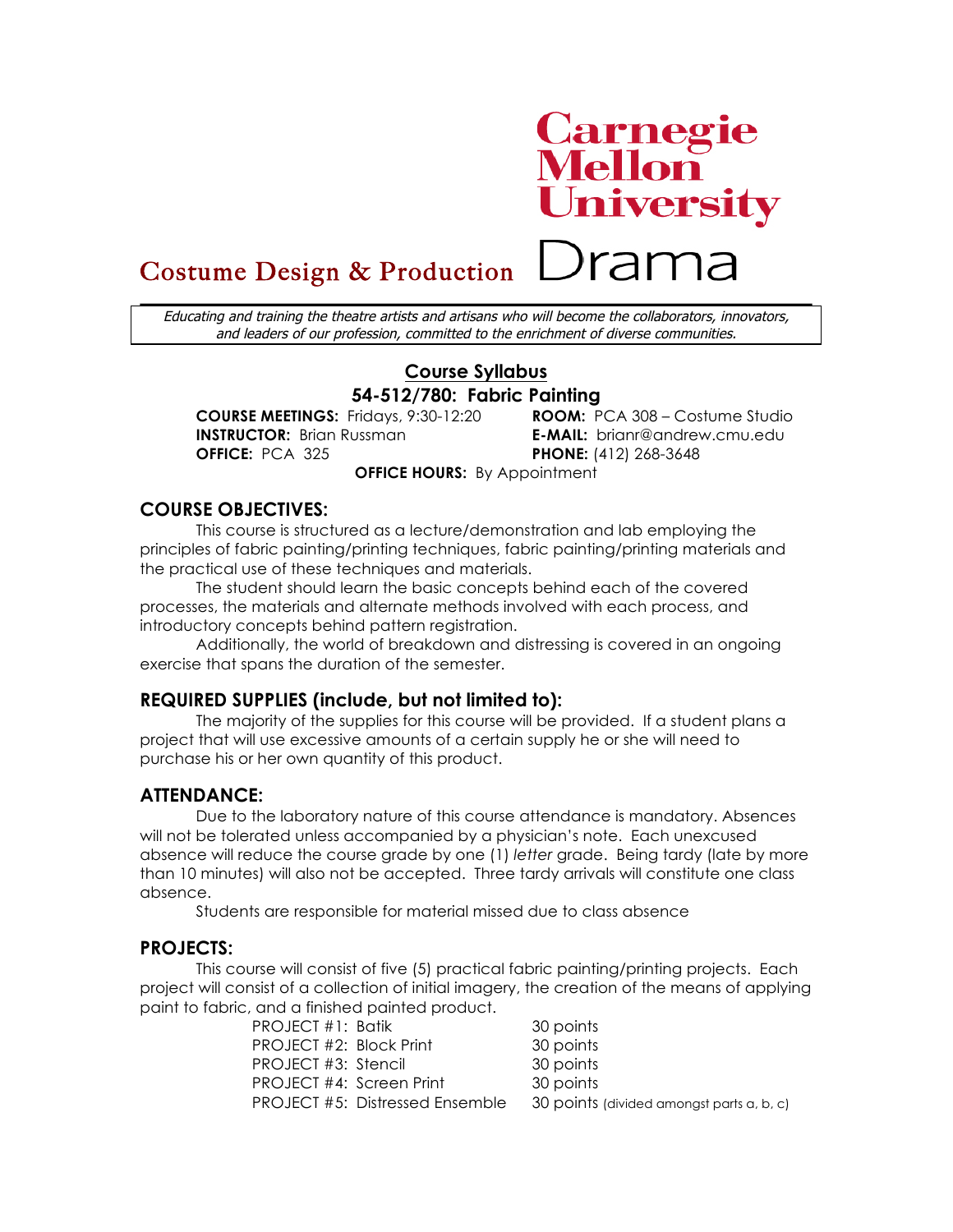# **GRADING:**

Each class project will be evaluated on three criteria: Mastery of Concepts, Application of Skills, and Quality of Work. The student is expected to show development in all areas as the class progresses.

#### **NO LATE WORK WILL BE ACCEPTED WITHOUT DISCUSSION PRIOR TO DUE DATE!**

- An extension must be requested at least 24 hours in advance.
- **When an extension is granted, said extension is assumed to mean one calendar** week unless other arrangements have been made.

Projects will be evaluated on a 30-point system for a semester total of 150 points. The 30 project points are broken down as follows:

| Mastery of Concepts:   | 10 Points |
|------------------------|-----------|
| Application of Skills: | 10 Points |
| Quality of Work:       | 10 Points |

- Mastery of Concepts measures a student's comprehension of and ability to explain course content
- Application of Skills is representative of a student's ability to apply course concepts
- Quality of Work measures the student's work against professional standards

|  |  | <b>Evaluation Matrix</b> |  |
|--|--|--------------------------|--|
|--|--|--------------------------|--|

| <b>Score</b> | <b>Mastery of Concepts</b>                                                                            | <b>Application of Skills</b>                                                                                    | <b>Quality of Work</b>                                                                                |
|--------------|-------------------------------------------------------------------------------------------------------|-----------------------------------------------------------------------------------------------------------------|-------------------------------------------------------------------------------------------------------|
| 10           | Exceeds class<br>presentation and<br>materials. Explains and<br>contextualizes concepts<br>for peers. | Consistently properly<br>selects and applies skills<br>and debugs skills for<br>others.                         | Workmanship is at a<br>level on par with the<br>work produced by<br>professionals in this<br>industry |
| 9            | Easily synthesizes and<br>explains concepts in<br>relation to topics and<br>applications.             | Consistently applies<br>proper skills without<br>mistakes and recognizes<br>errors in work when<br>encountered. | Workmanship is<br>consistently of a high<br>enough standard to be<br>considered professional.         |
| 8            | Correctly explains course<br>concepts with minimal<br>mistakes.                                       | Usually applies proper skills<br>with minimal errors in work.<br>Skills need finesse.                           | Workmanship overall<br>can be considered neat<br>and presentable.                                     |
| 7            | Usually explains course<br>concepts with<br>occasional errors.                                        | Usually selects and applies<br>the proper skills and<br>makes only occasional<br>mistakes. Skills need work.    | Shows potential for<br>professional level<br>workmanship through<br>specific examples.                |

Although not listed, scores of less than 7 may be assigned when appropriate in the view of the instructor. Reasons for these scores may be based on (but are not limited to) poor attitude, tardiness, absence, disregard to safety and shop procedures, undisciplined or unprofessional behavior, game play or sabotage of work, or frequent required reinforcement of concepts or procedures.

**A verbal evaluation of the semester may be done at semester reviews. Any student feeling they are not receiving adequate feedback and wanting a private evaluation may make an appointment to receive one at any time during the semester.**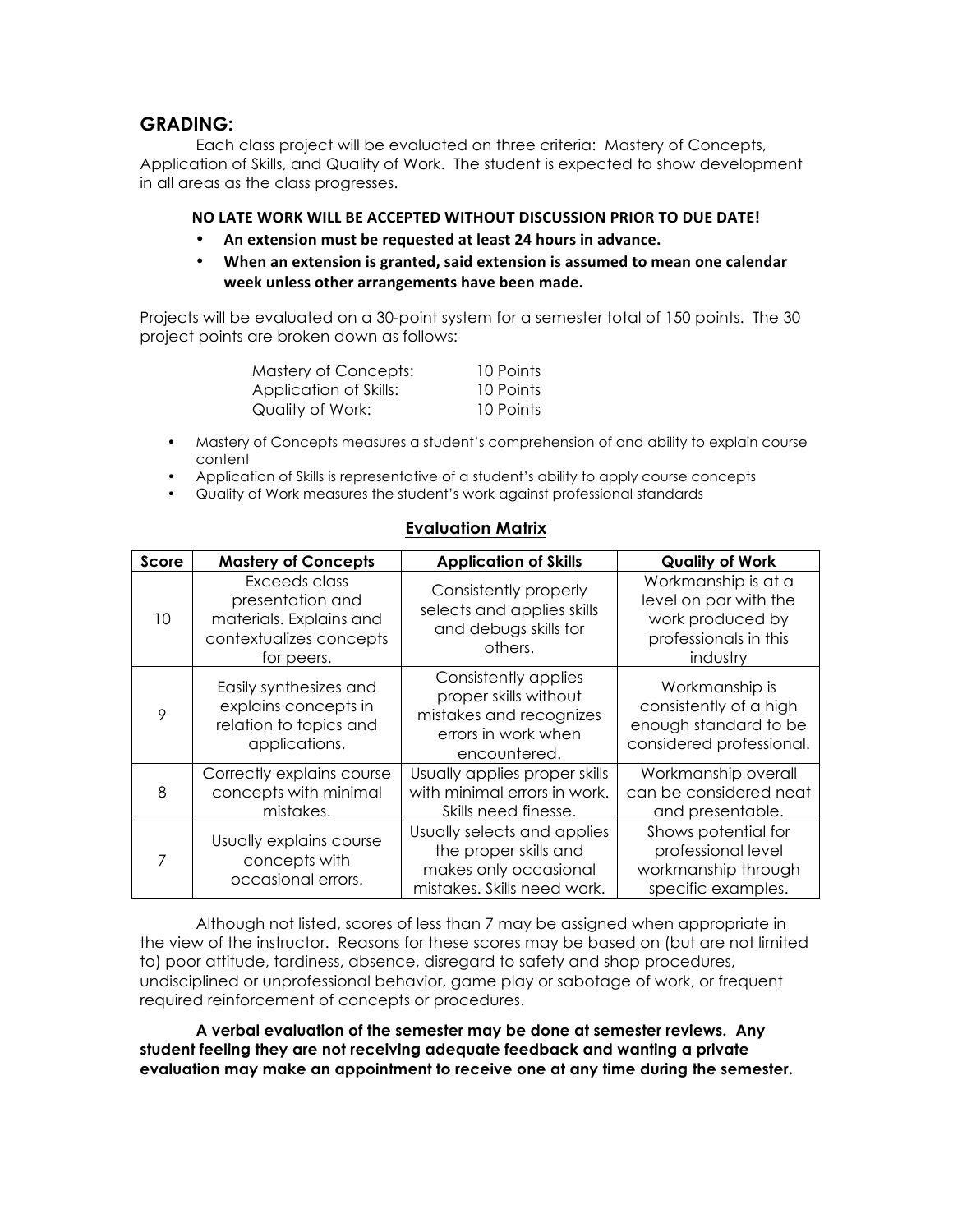| Points:      | Letter Grade: |
|--------------|---------------|
| $135 - 150$  | А             |
| 120 – 134    | B             |
| $105 - 119$  | C             |
| $90 - 104$   | D             |
| 89 and Below | R             |

- A Exceptional work that consistently exceeds the standard expected. Student shows diligence, mastery of techniques, puts forth excellent effort and has a strong growth trajectory.
- B Good work that meets the standard expected of students. Work shows the application of techniques with good effort and growth.
- C Satisfactory work that minimally meets the standard expected but does little to go beyond. The work shows average application of techniques, minimal effort, and little growth.
- D Passing. Work markedly below the standard. Student shows minimum effort or below, lack of focus and inability to apply techniques. There is no growth.
- R Failing Grade Student shows sub-par mastery of technique, presents a negative attitude and required course work is missing.

**Grades in the School of Drama measure a student's progress toward mastery in their field. Expectations of progress are defined within each option and for each level of the curriculum. In addition, the School of Drama expects its students to maintain a "B" average in their major area.**

#### **TAKE CARE OF YOURSELF**

Do your best to maintain a healthy lifestyle this semester by eating well, exercising, avoiding drugs and alcohol, getting enough sleep and taking some time to relax. This will help you to achieve your goals and cope with stress.

All of us benefit from support during times of struggle. You are not alone. There are many helpful resources available on campus and an important part of the college experience is learning how to ask for help. Asking for support sooner rather than later is often helpful.

If you or anyone you know experiences any academic stress, difficult life events, or feelings like anxiety or depression, we strongly encourage you to seek supports.

#### **CaPS: 412-268-2922 Re:solve Crisis Network: 888-796-8266**

# **If the situation is life threatening, call the police: On campus: CMU Police: 412-268-2323 Off Campus: 911**

#### **COLLEGE OF FINE ARTS PROFESSIONAL AND COMMUNITY STANDARDS:**

### As a condition of enrollment in the College of Fine Arts, we expect you to positively contribute to the community in order to fully engage in the intellectual life at CFA. Classrooms, studios, rehearsal and performance spaces, exhibition venues, and off-campus curricular destinations are safe spaces for expression and self-identification. Students are expected to treat *everyone* with respect, regardless of race, country of origin, gender identity and expression, sexual orientation, disability, physical appearance, age, religion, political affiliation, or marital status. Lack of respect and harassment includes offensive comments related to any protected personal characteristic, deliberate intimidation, sustained disruption or speech, inappropriate physical contact, and unwelcome sexual attention. Violations of this agreement are subject to a response to be determined by the Heads of School and Associate Deans.